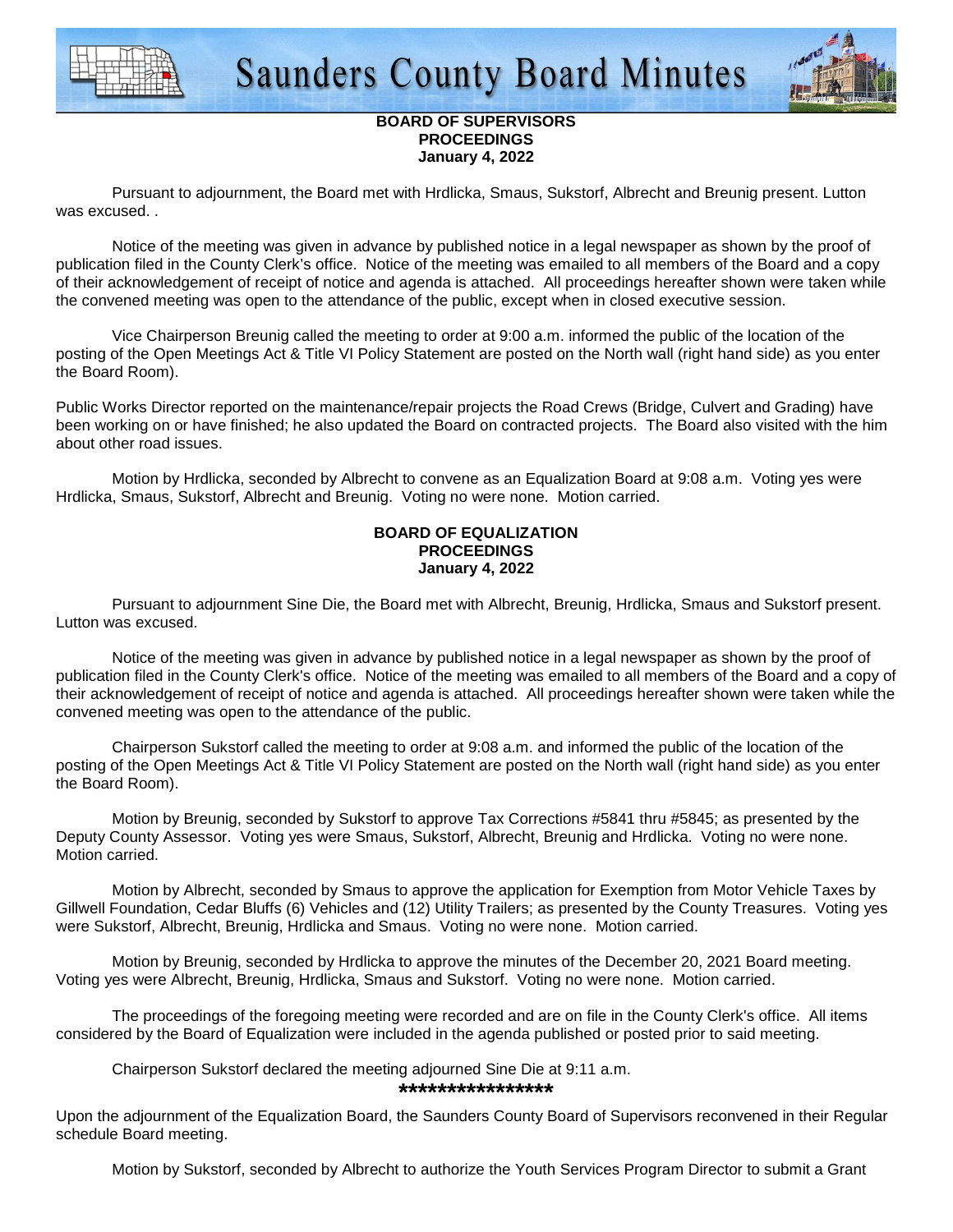**Saunders County Board Minutes** 



 application for the Nebraska Crime Commission 2022-2023 Community-based Aid Juvenile Services Enhancement Grant in an amount of \$151,272. The Vice Chairperson is hereby authorized to sign all documents pertaining to this Grant Application. Voting yes were Breunig, Hrdlicka, Smaus, Sukstorf and Albrecht. Voting no were none. Motion carried.

The Youth Services Program Director reviewed the Saunders County Youth Services 2021 Annual Report, that listed the different grants that were received, Diversion Fees, Donations and Interlocal Agreements. She also went over programs that her office provides, the number of enrollments, families served and children helped.

The Clerk of District Court visited with the Board about relocating old records/files that she required to retained from the Old Jail Building to a location within the Courthouse on the 1<sup>st</sup> floor level. The Board's Building Committee was to review the current location that she is using and possible new location for the records to be moved to.

Board Member Breunig discussed Legislative Matters with the Board – told them that the Legislature first day is January  $5<sup>th</sup>$  and this year is a short session of 60 days.

Motion by Sukstorf, seconded by Albrecht to approve the minutes of the December  $20<sup>th</sup>$  Board meeting and approve the additions and withdrawals of Pledge Securities as presented by the County Treasurer. Voting yes were Hrdlicka, Smaus, Sukstorf, Albrecht and Breunig. Voting no were none. Motion carried.

Committee Reports: None.

Open discussion from the Public: Vice Chairperson Breunig asked the County Clerk to report on the process of filling the vacancy on the Board due to the recall of Doris Karloff. The County Clerk and County Attorney went through the process with the Board – told them that the deadline for applications to be submitted is January  $18<sup>th</sup>$ ; interviews will be conducted on January 26<sup>th</sup> and the individual appointed will be sworn in and seated at the Board's February 1<sup>st</sup> Board meeting.

 The proceedings of the foregoing meeting were recorded and are on file in the County Clerk's office. All items considered by the Board of Supervisors were included in the agenda published or posted prior to said meeting.

Vice Chairperson Breunig declared the meeting adjourned at 10:23 a.m.

#### **BOARD OF SUPERVISORS PROCEEDINGS January 11, 2022**

Pursuant to adjournment, the Board met with Breunig, Hrdlicka, Smaus, Sukstorf, Albrecht and Lutton present.

 Notice of the meeting was given in advance by published notice in a legal newspaper as shown by the proof of publication filed in the County Clerk's office. Notice of the meeting was emailed to all members of the Board and a copy of their acknowledgement of receipt of notice and agenda is attached. All proceedings hereafter shown were taken while the convened meeting was open to the attendance of the public, except when in closed executive session.

 Chairperson Lutton called the meeting to order at 9:00 a.m. informed the public of the location of the posting of the Open Meetings Act & Title VI Policy Statement are posted on the North wall (right hand side) as you enter the Board Room).

Recognition of Veteran a for the month of January 2022 was cancelled – no name was submitted by the County Veteran Service Officer.

Public Works Director reported on the maintenance/repair projects the Road Crews (Bridge, Culvert and Grading) have been working on or have finished; he also updated the Board on contracted projects.

A "Petition for Vacation of Roads and Alleys" was submitted to the Board of Supervisors by Michael H. Dvorak, pertaining to roads and alleys located in the unincorporated village of Rescue, NE. Mr. Dvorak is the owner of all the property within the unincorporated village of Rescue.

Motion by Smaus, seconded by Breunig to adopt **Resolution #1 - 2022** Directing the Saunders County Highway Superintendent to do a study of the use being made of roads and alleys in the unincorporated village of Rescue, NE. Voting yes were Breunig, Hrdlicka, Smaus, Sukstorf, Albrecht and Lutton. Voting no were none. Motion carried.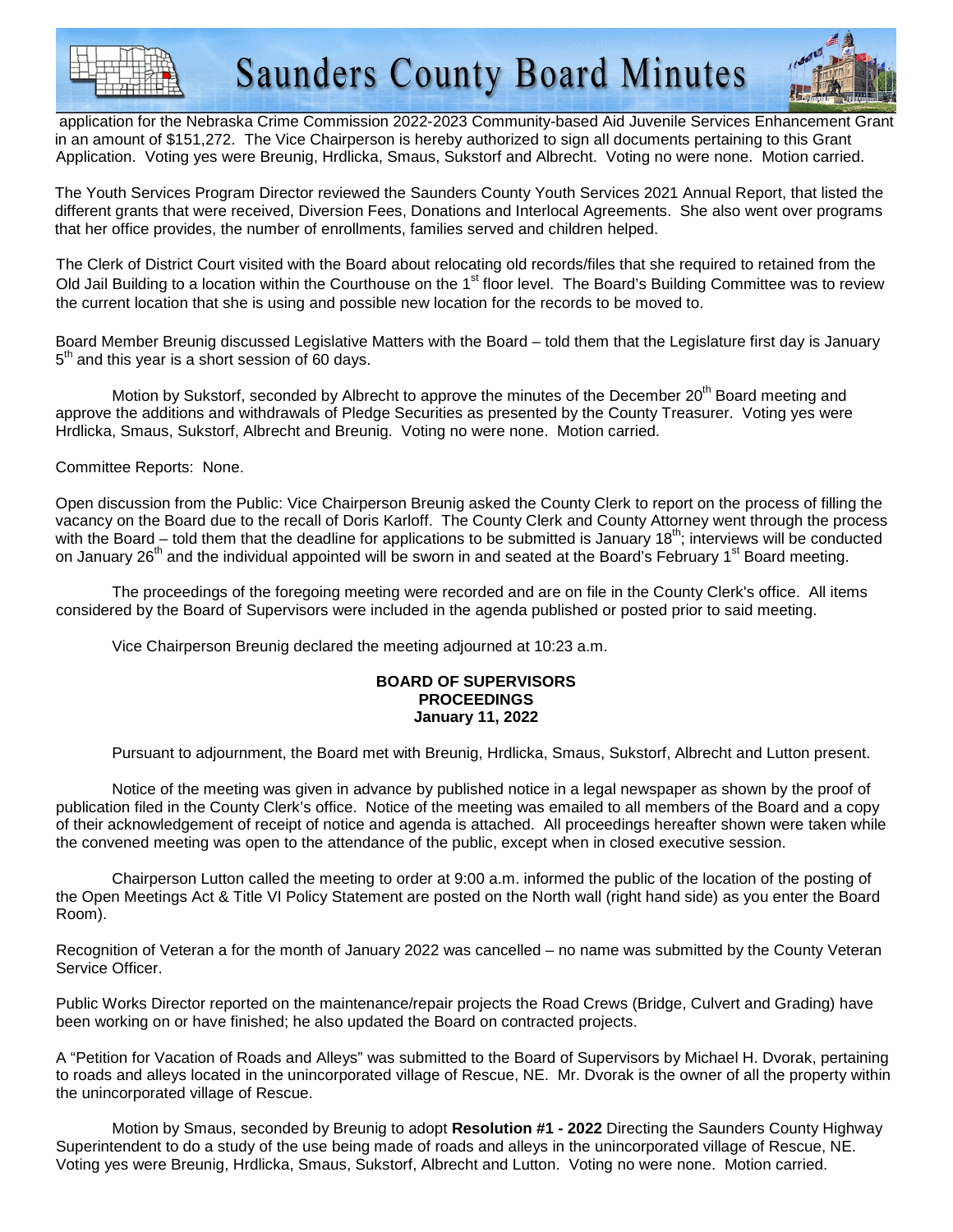



Motion by Sukstorf, seconded by Breunig to authorize the Chair to sign "Declaration of Storm Damage" with regards to the high wind event December 15, 2021. Voting yes were Hrdlicka, Smaus, Sukstorf, Albrecht, Lutton and Breunig. Voting no were none. Motion carried.

The County Sheriff reported to the Board with regards to the number of vacancies and applications his departments (sheriff, dispatch and corrections) have received. He stated that the actions the Board has taken over the past several months has made an impact and thank the Board their help.

The Board went a little off the agenda schedule prior to Reorganizing As per Sec. 23-274, the Board shall organize by choosing a Chairperson and a Vice-Chairperson.

Chairperson Lutton called for the Reorganizing of the Board by selecting a Chairperson and Vice-Chairperson.

 Motion by Sukstorf, seconded by Hrdlicka that Dave Lutton serve as the Chairperson of the Board for 2022 and Craig Breunig serve as Vice Chairperson of the Board for 2022. Voting yes were Smaus, Sukstorf, Albrecht, Lutton, Breunig and Hrdlicka. Voting no were none. Motion carried.

 Motion by Breunig, seconded by Hrdlicka that Frank Albrecht serve as Temp Chairperson of the Board for 2022 in the absence of both the Chairperson and Vice-Chairperson. Voting yes were Sukstorf, Albrecht, Lutton, Breunig, Hrdlicka and Smaus. Voting no were none. Motion carried.

 Motion by Hrdlicka, seconded Albrecht to convene as an Equalization Board at 9:21 a.m. Voting yes were Albrecht, Lutton, Breunig, Hrdlicka, Smaus and Sukstorf. Voting no were none. Motion carried.

### **BOARD OF EQUALIZATION PROCEEDINGS January 11, 2022**

 Pursuant to adjournment Sine Die, the Board met with Albrecht, Lutton, Breunig, Hrdlicka, Smaus and Sukstorf present.

 Notice of the meeting was given in advance by published notice in a legal newspaper as shown by the proof of publication filed in the County Clerk's office. Notice of the meeting was emailed to all members of the Board and a copy of their acknowledgement of receipt of notice and agenda is attached. All proceedings hereafter shown were taken while the convened meeting was open to the attendance of the public.

 Chairperson Sukstorf called the meeting to order at 9:21 a.m. and informed the public of the location of the posting of the Open Meetings Act & Title VI Policy Statement are posted on the North wall (right hand side) as you enter the Board Room).

Chairperson Sukstorf stated that the first order of business for the Board of Equalization was to Re-organize by selecting a Chairperson, Vice Chairperson and Temp Chairperson for 2022.

 Motion by Lutton, seconded by Breunig that Scott Sukstorf serve as the Chairperson of the Equalization Board for 2022; that John Smaus serve as the Vice Chairperson of the Equalization Board for 2022; and Tom Hrdlicka serve as the Temp Chairperson of the Equalization Board for 2022 in the absence of the Chairperson and Vice Chairperson. Voting yes were Lutton, Breunig, Hrdlicka, Sukstorf and Albrecht. Voting no were none. Smaus abstained. Motion carried.

Motion by Smaus, seconded by Breunig to approve the request of a Tax Refund by David Craft, for property described as Lot 105 and Lot 106 Big Sandy Lake, for Taxing Years 2018, 2019 and 2020 – no refund amount was provided by the County Assessor. Voting yes were Breunig, Hrdlicka, Smaus, Sukstorf, Albrecht and Lutton. Voting no were none. Motion carried.

Motion by Albrecht, seconded by Smaus to approve the minutes of the January 4<sup>th</sup> Board meeting. Voting yes were Hrdlicka, Smaus, Sukstorf, Albrecht, Lutton and Breunig. Voting no were none. Motion carried.

 The proceedings of the foregoing meeting were recorded and are on file in the County Clerk's office. All items considered by the Board of Equalization were included in the agenda published or posted prior to said meeting.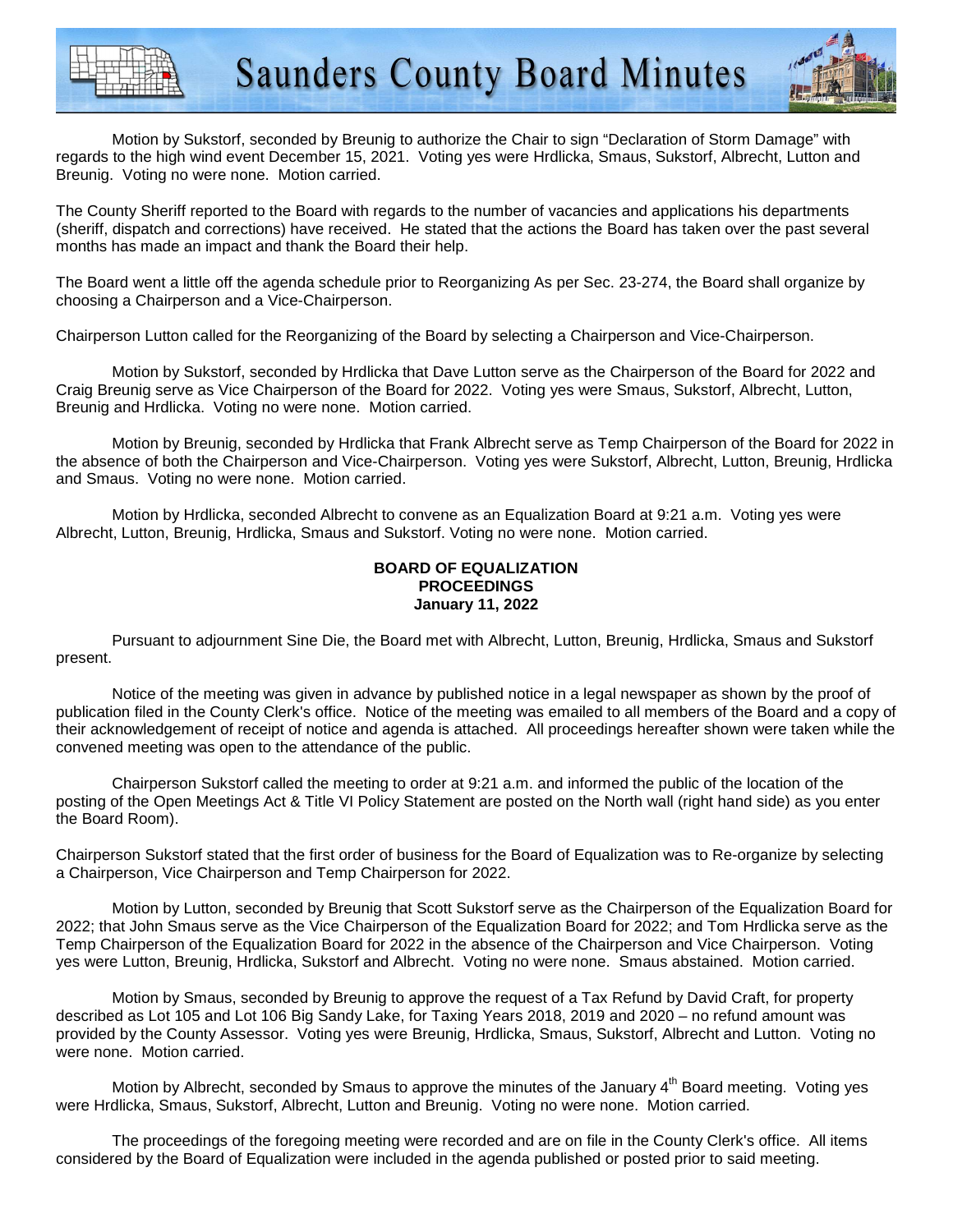



Chairperson Sukstorf declared the meeting adjourned Sine Die at 9:28 a.m. **\*\*\*\*\*\*\*\*\*\*\*\*\*\*\*\***

Upon the adjournment of the Equalization Board, the Saunders County Board of Supervisors reconvened in their Regular schedule Board meeting.

 Motion by Albrecht, seconded by Hrdlicka to convene in Closed Session at 9:30 a.m., for personal matters (84-1410). Voting yes were Smaus, Sukstorf, Albrecht, Lutton, Breunig and Hrdlicka. Voting no were none. Motion carried.

 Motion by Sukstorf, seconded by Breunig to adjourn from Closed Session at 11:42 a.m.. with no action taken and to reconvene in Regular meeting. Voting yes were Sukstorf, Albrecht, Lutton, Breunig, Hrdlicka and Smaus. Voting no were none. Motion carried.

 Motion by Lutton, to adopt Resolution #2-2022 setting the Elected Officials for the term commencing January 5, 2023 as follows:

| <b>Board of Supervisors</b>                                                                                                                             | \$28,000  |
|---------------------------------------------------------------------------------------------------------------------------------------------------------|-----------|
| <b>Clerk of District Court</b>                                                                                                                          | \$72,500  |
| <b>County Attorney</b>                                                                                                                                  | \$104,456 |
| County Assessor/Register of Deeds                                                                                                                       | \$72,500  |
| <b>County Clerk</b>                                                                                                                                     | \$72,500  |
| $\bigcap_{i=1}^n A_i$ and $\bigcap_{i=1}^n A_i$ and $\bigcap_{i=1}^n A_i$ and $\bigcap_{i=1}^n A_i$ and $\bigcap_{i=1}^n A_i$ and $\bigcap_{i=1}^n A_i$ |           |

County Clerk to shall annually be paid an additional \$5,000 while performing the duties of the Election Commissioner.

| <b>County Sheriff</b>   | \$83,978  |
|-------------------------|-----------|
| <b>County Surveyor</b>  | \$ 66,000 |
| <b>County Treasurer</b> | \$72,500  |
|                         |           |

The salaries of the aforementioned elected officials shall be adjusted upward three percent (3%) effective January 2024 and for each January for each there after until, during the term of this Resolution.

 Motion by Lutton to amend his motion to change the additional amount the County Clerk shall be paid while performing the duties of the Election Commissioner to \$6,500.

 Motion by Lutton, seconded by Smaus to adopt **Resolution #2-2022** setting the Elected Officials for the term commencing January 5, 2023 as follows:

| <b>Board of Supervisors</b>       | \$28,000                                                                                                  |
|-----------------------------------|-----------------------------------------------------------------------------------------------------------|
| <b>Clerk of District Court</b>    | \$72,500                                                                                                  |
| County Attorney                   | \$104,456                                                                                                 |
| County Assessor/Register of Deeds | \$72,500                                                                                                  |
| County Clerk                      | \$72.500                                                                                                  |
|                                   | County Clerk to shall annually be paid an additional \$6,5000 while performing the duties of the Election |

Commissioner.

| <b>County Sheriff</b>   |  |  | \$83,978 |
|-------------------------|--|--|----------|
| <b>County Surveyor</b>  |  |  | \$66,000 |
| <b>County Treasurer</b> |  |  | \$72,500 |
|                         |  |  |          |

The salaries of the aforementioned elected officials shall be adjusted upward three percent (3%) effective January 2024 and for each January for each there after until, during the term of this Resolution. Voting yes were Albrecht, Lutton, Breunig, Hrdlicka, Smaus and Sukstorf. Voting no were none. Motion carried.

Motion by Sukstorf, seconded by Breunig to adopt the following Resolutions: **Resolution #3-2022** Designate the County Clerk to set agenda and notify the Board of Supervisors; **Resolution #4-2022** appointing Andy Nordstrom to the position of Public Works Director, as well as the potion of the County Highway Superintendent for Calendar Year 2022; **Resolution #5-2022** appointing Mitch Polacek to the position of the Planning & Zoning Administrator; **Resolution #6-2022** appointing Danny Kauble to the position of the Veterans Service Officer; **Resolution #7-2002**  appointing Ed Sladky to the position of Noxious Weed Control Supervisor; **Resolution #8-2022** appointing Terry Miller to the position of the Emergency Management Director; **Resolution #9-2022** declaring the depository banks for all funds collected and/or held by Saunders County for the period from January 1, 2022 into January of 2023; **Resolution #10-2022** authorizing the County Treasurer to invest excessive monies from the levies of the various taxing districts of Saunders County in the year 2022 and into 2023 and to provide a report to the Board once a month; and **Resolution #11-2022** to declare that the FirstBank of Nebraska as the depository bank for all monies paid to or coming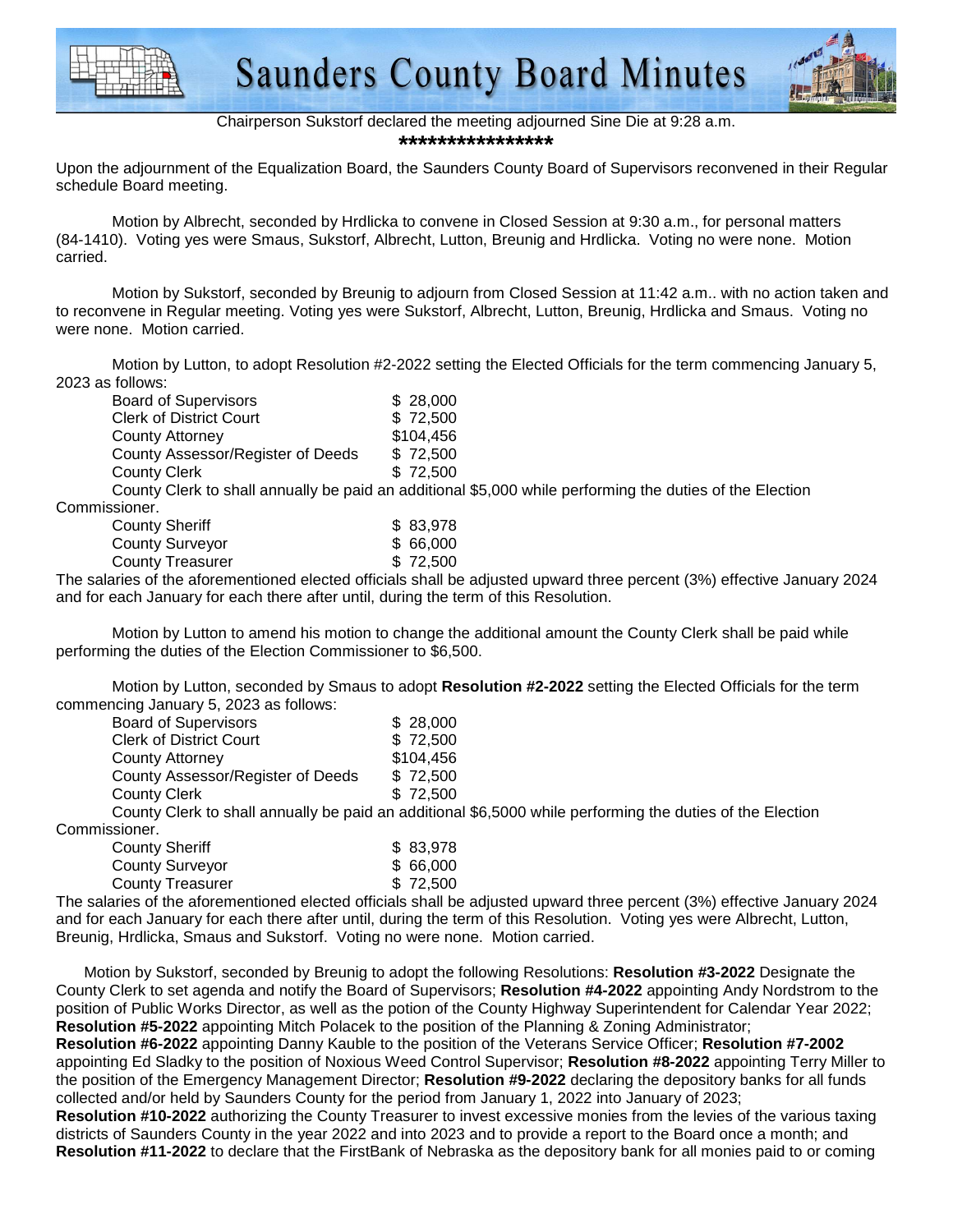



into the hands of the Judge or the Clerk of District Court from January 1, 2022 in to January 2023. Voting yes were Lutton, Breunig, Hrdlicka, Smaus, Sukstorf and Albrecht. Voting no were none. Motion carried.

Motion by Smaus, seconded by Hrdlicka to approve the County's Payroll for the January 14<sup>th</sup> pay period; the County Treasurer is hereby authorized to issue a check to the Saunders County Imprest Account for the full amount for all funds. Voting yes were Breunig, Hrdlicka, Smaus, Sukstorf, Albrecht and Lutton. Voting no were none. Motion carried.

Motion by Albrecht, seconded by Breunig to approve the minutes of the January 4<sup>th</sup> Board meeting. Voting yes were Hrdlicka, Smaus, Sukstorf, Albrecht, Lutton and Breunig. Voting no were none. Motion carried.

### Committee Reports:

 The Building Committee reported that they reviewed the current location of where the Clerk of District Court stored old records (in office space located on the 2<sup>nd</sup> floor of the old County Jail building, located between the Courthouse and the Law Enforcement and Judicial Center). They authorized the Clerk of District Court to move those records and to store said records in the vault space of the empty office space that is located on the east side of the 1<sup>st</sup> floor of the Courthouse.

Open discussion from the Public: None.

The proceedings of the foregoing meeting were recorded and are on file in the County Clerk's office. All items considered by the Board of Supervisors were included in the agenda published or posted prior to said meeting.

Chairperson Lutton declared the meeting adjourned at 12:08 p.m.

#### **BOARD OF SUPERVISORS PROCEEDINGS January 18, 2022**

Pursuant to adjournment, the Board met with Breunig, Hrdlicka, Smaus, Sukstorf, Albrecht and Lutton present.

 Notice of the meeting was given in advance by published notice in a legal newspaper as shown by the proof of publication filed in the County Clerk's office. Notice of the meeting was emailed to all members of the Board and a copy of their acknowledgement of receipt of notice and agenda is attached. All proceedings hereafter shown were taken while the convened meeting was open to the attendance of the public, except when in closed executive session.

 Chairperson Lutton called the meeting to order at 9:00 a.m. informed the public of the location of the posting of the Open Meetings Act & Title VI Policy Statement are posted on the North wall (right hand side) as you enter the Board Room).

 Motion by Breunig, seconded by Smaus to adopt and authorize the Chair to sign the following Resolutions: **Resolution #12-2022** Notification of completion of NDOT Project STWD-CBMP(3); NDOT Control #00974B; NDOT LPA Control #00974B(o); NDOT Project Name: County Bridge Match – Saunders County Memphis Southwest C-78(760), County Road 10 between B & C; and **Resolution #13-2022** Notification of completion of NDOT Project STWD-CBMP(4); NDOT Control #00974C; NDOT LPA Control #00974C(k); NDOT Project Name County: Bridge Match – Saunders County Weston West C-78(671), County Road J between 31 & 32. Voting yes were Breunig, Hrdlicka, Sukstorf, Albrecht, Smaus and Lutton. Voting no were none. Motion carried.

Public Works Director was not present for the meeting and but submitted a written report on the activities of the Bridge and Culvert Crews. The written report also updated the Board on (4) Contracted bridge/culvert projects.

 Motion by Albrecht, seconded by Sukstorf to authorize the Chair to sign the Annual Noxious Weed Control Report to the Nebraska Department of Agriculture Animal and Plant Health Protection for 2022. Voting yes were Sukstorf, Albrecht, Smaus, Lutton, Breunig and Hrdlicka. Voting no were none. Motion carried.

 Motion by Breunig, seconded by Hrdlicka to convene as an Equalization Board at 9:15 a.m. Voting yes were Albrecht, Smaus, Lutton, Breunig, Hrdlicka and Sukstorf. Voting no were none. Motion carried.

#### **BOARD OF EQUALIZATION PROCEEDINGS January 18, 2022**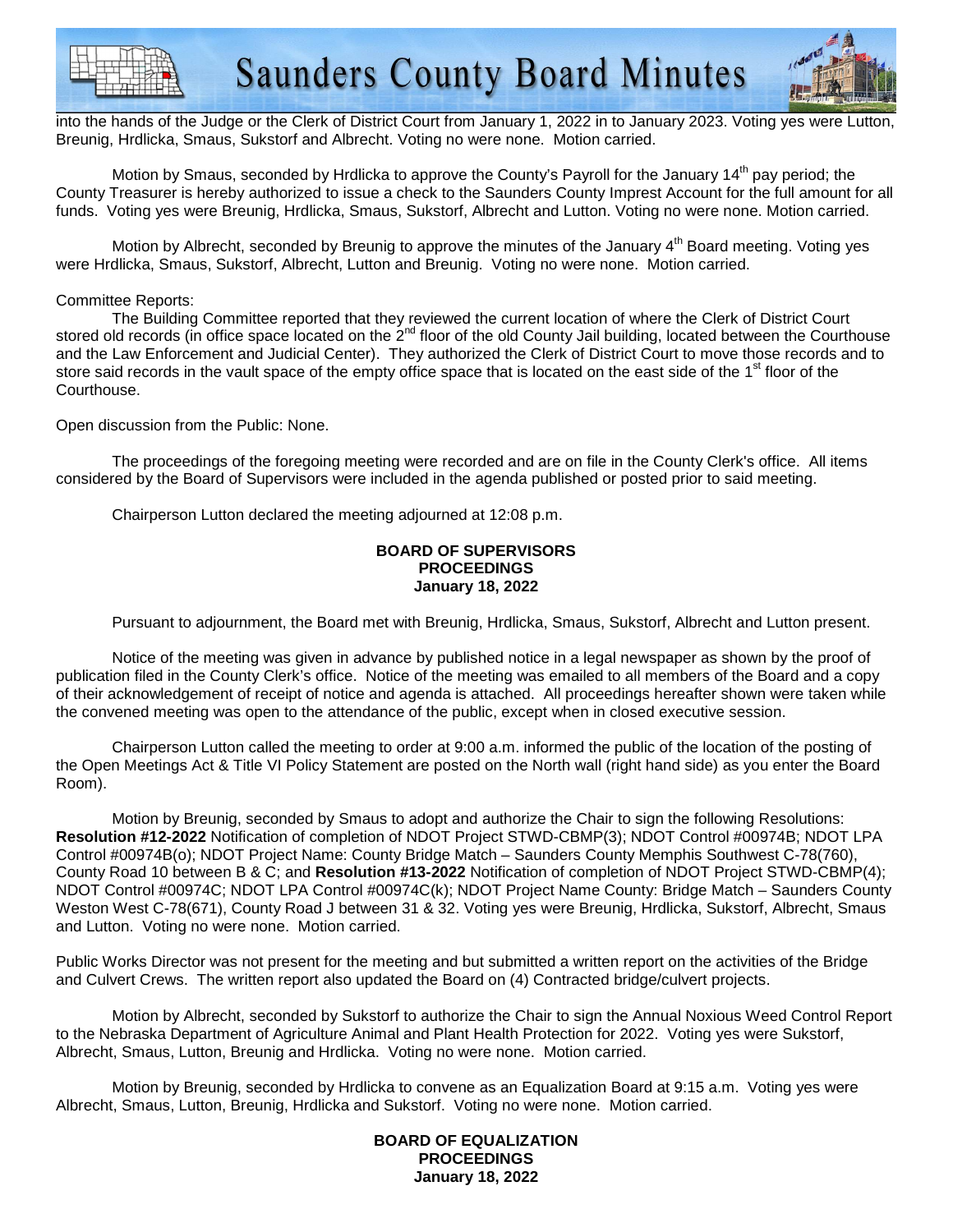



 Pursuant to adjournment Sine Die, the Board met with Albrecht, Smaus, Lutton, Breunig, Hrdlicka and Sukstorf present.

 Notice of the meeting was given in advance by published notice in a legal newspaper as shown by the proof of publication filed in the County Clerk's office. Notice of the meeting was emailed to all members of the Board and a copy of their acknowledgement of receipt of notice and agenda is attached. All proceedings hereafter shown were taken while the convened meeting was open to the attendance of the public.

 Chairperson Sukstorf called the meeting to order at 9:15 a.m. and informed the public of the location of the posting of the Open Meetings Act & Title VI Policy Statement are posted on the North wall (right hand side) as you enter the Board Room).

 Motion by Smaus, seconded by Hrdlicka to approve Tax Corrections #5846 thru #5854; as presented by the County Assessor. Voting yes were Smaus, Lutton, Breunig, Hrdlicka, Sukstorf and Albrecht. Voting no were none. Motion carried.

 Motion by Albrecht, seconded by Hrdlicka to approve the minutes of the January 11 Board meeting minutes. Voting yes were Lutton, Breunig, Hrdlicka, Sukstorf, Albrecht and Smaus. Voting no were none. Motion carried.

 The proceedings of the foregoing meeting were recorded and are on file in the County Clerk's office. All items considered by the Board of Equalization were included in the agenda published or posted prior to said meeting.

Chairperson Sukstorf declared the meeting adjourned Sine Die at 9:17 a.m.

#### **\*\*\*\*\*\*\*\*\*\*\*\*\*\*\*\***

Upon the adjournment of the Equalization Board, the Saunders County Board of Supervisors reconvened in their Regular schedule Board meeting.

 Motion by Sukstorf, seconded by Breunig to appoint Jason Gabel, Wahoo to the Saunders County Board of Adjustments, for a (3) Year Term commencing January 1, 2021 and expiring January 1, 2024. Voting yes were Breunig, Hrdlicka, Sukstorf, Albrecht, Smaus and Lutton. Voting no were none. Motion carried.

Motion by Breunig, seconded by Smaus to authorize Ashley Roumph, Paralegal for the Public Defender to occasionally work remotely. Voting yes were Hrdlicka, Sukstorf, Albrecht, Smaus, Lutton and Breunig. Voting no were none. Motion carried.

### Legislative Matter(s):

 Board Member Breunig discussed Legislative matters with the Board – he talked about the proposed 4,000 acre lake for the Lower Platte River Corridor located near Ashland; also talked about proposed changes to Inheritance Taxes and a proposed new State Prison located in Dodge County.

Motion by Sukstorf, seconded by Albrecht to approve the minutes of the January 11<sup>th</sup> Board meeting and the withdrawal and additions of Pledged Securities, as presented by the County Treasurer. Voting yes were Sukstorf, Albrecht, Smaus, Lutton, Breunig and Hrdlicka. Voting no were none. Motion carried.

# Committee Reports: None

# Open Discussion from the Public:

Caleb Fjone from the Ashland Area Economic Development Corporation visited with the Board and updated them on different projects that were happing in and around the City of Ashland. He also told them that he and Theresa Klein, from the Wahoo Economic Development were looking at how to set-up an Economic Grant program for the Rural Area of Saunders County.

The following meeting dates were reviewed by the Board (**Jan.** 25 – **Feb**. 1,8,15&22 – **March** 1,8,15&22 – **April** 5,12,19&26) – any Board Members that were going to be absent from meetings, informed the County Clerk of such dates.

 The proceedings of the foregoing meeting were recorded and are on file in the County Clerk's office. All items considered by the Board of Supervisors were included in the agenda published or posted prior to said meeting.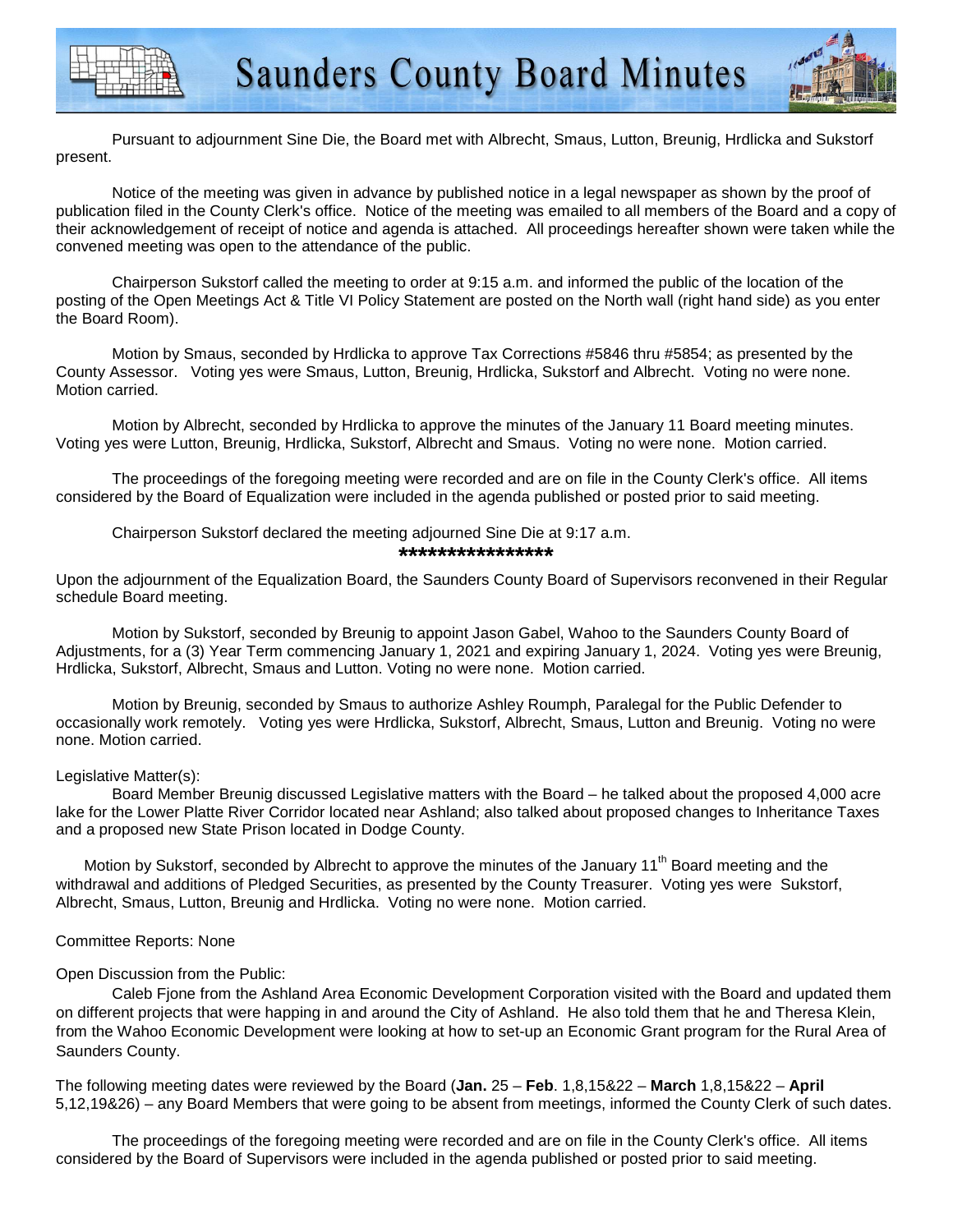



Chairperson Lutton declared the meeting adjourned at 9:58 a.m.

#### **BOARD OF SUPERVISORS PROCEEDINGS January 25, 2022**

 Pursuant to adjournment, the Board met with Breunig, Hrdlicka, Smaus, Albrecht and Lutton present. Sukstorf was excused.

 Notice of the meeting was given in advance by published notice in a legal newspaper as shown by the proof of publication filed in the County Clerk's office. Notice of the meeting was emailed to all members of the Board and a copy of their acknowledgement of receipt of notice and agenda is attached. All proceedings hereafter shown were taken while the convened meeting was open to the attendance of the public, except when in closed executive session.

 Chairperson Lutton called the meeting to order at 9:00 a.m. informed the public of the location of the posting of the Open Meetings Act & Title VI Policy Statement are posted on the North wall (right hand side) as you enter the Board Room).

Public Works Director reported on the maintenance/repair projects the Road Crews (Bridge, Culvert and Grading) have been working on or have finished; he also updated the Board on contracted projects. He also reported on the public road use for the following described road per Resolution #1-2022: pertaining to roads and alleys located in the unincorporated village of Rescue, NE (E½ of sec 20, T-16-N-R-5-E) (Chester Township) to be vacated or abandon; he stated that he found no reason why roads and alleys could not be vacated, said property is owned by Mike Dvorak, that there were no public utilities running through the property. He recommended that said road and alleys in said property be vacated.

 Motion by Breunig, Smaus to adopt **Resolution #14-2022** calling for a Public Hearing to be set February 22, 2022 at 9:00 a.m. and as per 39-1724 to be published for (3) consecutive weeks fixing the time, date, and place for the public hearing – for the consideration of vacation or abandonment of roads and alleys located in the unincorporated village of Rescue, NE (E½ of sec 20, T-16-N-R-5-E) (Chester Township). Voting yes were Breunig, Hrdlicka, Albrecht, Smaus and Lutton. Voting no were none. Motion carried.

The Board wanted to discussed matters pertaining to claims being submitted by the Veteran Service Officer, as well as authorized budget spending of his budget and the Recognition of a Veteran of the Month Program, (that was established in 2018 by the recommendation by the then Board Member Larry Mach, District #5; with the  $1<sup>st</sup>$  Veteran being recognized was Chris Bauer, of Prague, on July 10, 2018. Veteran Service Officer Kauble stated the discussion would take some time and would like it to be in closed session, but he would need to cancel an appointment. Board moved this item to the February 1<sup>st</sup> meeting agenda as closed session item.

Motion by Smaus, seconded by Hrdlicka to accept the proposal from Five Nine to 'Migrate the County to a .gov domain" that also includes the SPAM filtering license renewal that is provided under our partnership agreement and approve the amount of \$10,152.51. Voting yes were Hrdlicka, Albrecht, Smaus, Lutton and Breunig. Voting no were none. Motion carried.

Motion by Breunig, seconded by Albrecht to approve the County's Payroll for the January 25<sup>th</sup> pay period; the County Treasurer is authorized to issue a check to the Saunders County Imprest Account for the full amount for all funds. Voting yes were Albrecht, Smaus, Lutton, Breunig and Hrdlicka. Voting no were none. Motion carried.

Motion by Breunig, seconded by Hrdlicka to approve the Vendor Claims for the month of January, except for Claim #22010092 for Lutton Law Office, Ashland, for the amount of \$11,376.25. the County Treasurer is authorized to issue a check for all other vendor claims to the Saunders County Imprest Account for the full amount for all funds. Voting yes were Smaus, Lutton, Breunig, Hrdlicka and Albrecht. Voting no were none. Motion carried.

Motion by Breunig, seconded by Smaus to approve Claim #22010092 for Lutton Law Office, Ashland, for the amount of \$11,376.25; the County Treasurer is authorized to issue a check for said to the Saunders County Imprest Account. Voting yes were Breunig, Hrdlicka, Albrecht and Smaus. Voting no were none. Lutton abstained. Motion carried.

Legislative Matter(s):